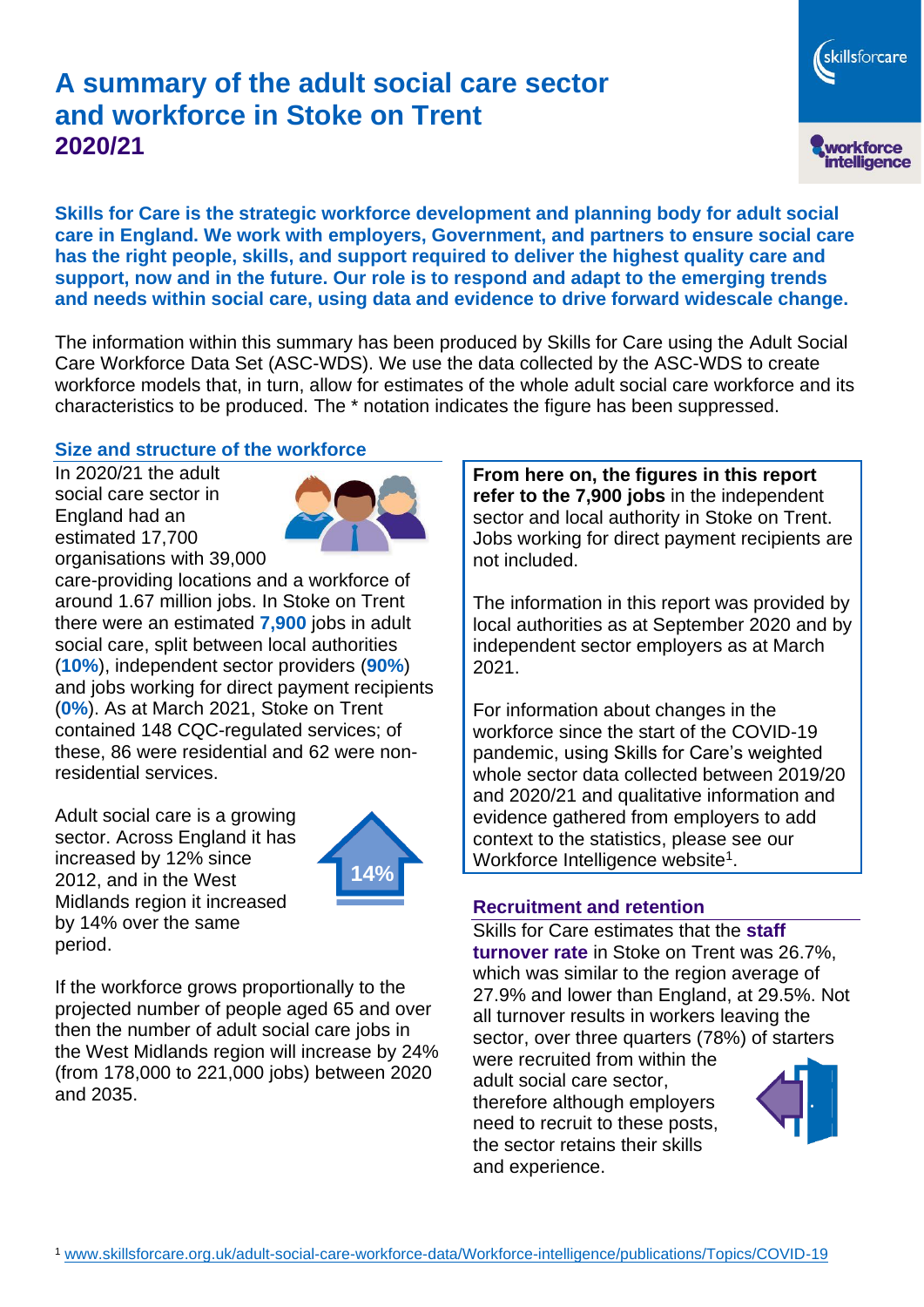Adult social care has an experienced 'core' of workers. Workers in Stoke on Trent had on average **9.0 years of experience in the sector** and 82% of the workforce had been working in the sector for at least three years.

Using both workforce intelligence evidence and our links with employers and stakeholders across England, we know that recruitment and retention is one of the largest issues faced by employers. We have many resources and tools available to help, for example the 'Values-based recruitment and retention toolkit'<sup>2</sup> and 'Seeing potential: widen your talent pool'. <sup>3</sup> For more information please visit: [www.skillsforcare.org.uk/recruitment-retention](http://www.skillsforcare.org.uk/recruitment-retention)

## **Employment information**

We estimate Stoke on Trent had **7,900** adult social care jobs employed in the local authority and independent sectors. These included 550 managerial roles, 325 regulated professionals, 6,000 direct care (including 5,200 care workers), and 1,100 other-non-care proving roles.

The average number of **sickness days** taken in the last year in Stoke on Trent was 11.7, (10 in West Midlands and 9.5 across England). With an estimated directly employed workforce of 7,400, this would mean employers in Stoke on Trent lost approximately **87,000 days to sickness in 2020/21**. In England levels of staff sickness have nearly doubled over the course of the pandemic between 2019/20 and 2020/21, in total around 6 million extra days were lost to sickness than in the year before.

Less than a quarter (22%) of the workforce in Stoke on Trent were on zero-hours contracts. Over half (58%) of the workforce usually worked full-time hours and 42% were parttime.

### **Chart 1. Proportion of workers on zero hours contracts by area**

| England        |  |  |  |  |
|----------------|--|--|--|--|
| West Midlands  |  |  |  |  |
| Stoke on Trent |  |  |  |  |



# **Workforce demographics**

The majority (83%) of the workforce in Stoke on Trent were female, and the average age was 43.8 years old. Workers aged



24 and under made up 9% of the workforce and workers aged over 55 represented 28%. Given this age profile approximately 2,200 people will be reaching retirement age in the next 10 years.

Nationality varied by region, in England 83% of the workforce identified as British, while in the West Midlands region this was 87%. An estimated 93% of the workforce in Stoke on Trent identified as British, 2% identified as of an EU nationality and 5% a non-EU nationality, therefore there was a similar reliance on EU and non-EU workers.

### **Pay**



Table 1 shows the full-time equivalent annual or hourly pay rate of selected job roles in Stoke on Trent (area), West Midlands (region) and England.

All figures represent the independent sector as at March 2021, except social workers which represent the local authority sector as at September 2020. At the time of analysis, the National Living Wage was £8.72.

#### **Table 1. Average pay rate of selected job roles by area**

|                                 | <b>England</b> | Region  | Area    |  |
|---------------------------------|----------------|---------|---------|--|
| Full-time equivalent annual pay |                |         |         |  |
| Social Worker <sup>t</sup>      | £37,100        | £36,400 | £35,500 |  |
| Registered nurse                | £33,600        | £33,300 | £33,400 |  |
| Hourly pay                      |                |         |         |  |
| National Living<br>Wage         | £8.72          | £8.72   | £8.72   |  |
| Senior care worker              | £10.00         | £9.80   | £9.42   |  |
| Care worker                     | £9.29          | £9.11   | £9.12   |  |
| Support and<br>outreach         | £9.53          | £9.35   | £9.55   |  |

†Local authority social workers only.

Please note that pay varies by sector, with local authority pay generally being higher than independent sector pay.

[www.skillsforcare.org.uk/vba](http://www.skillsforcare.org.uk/vba)